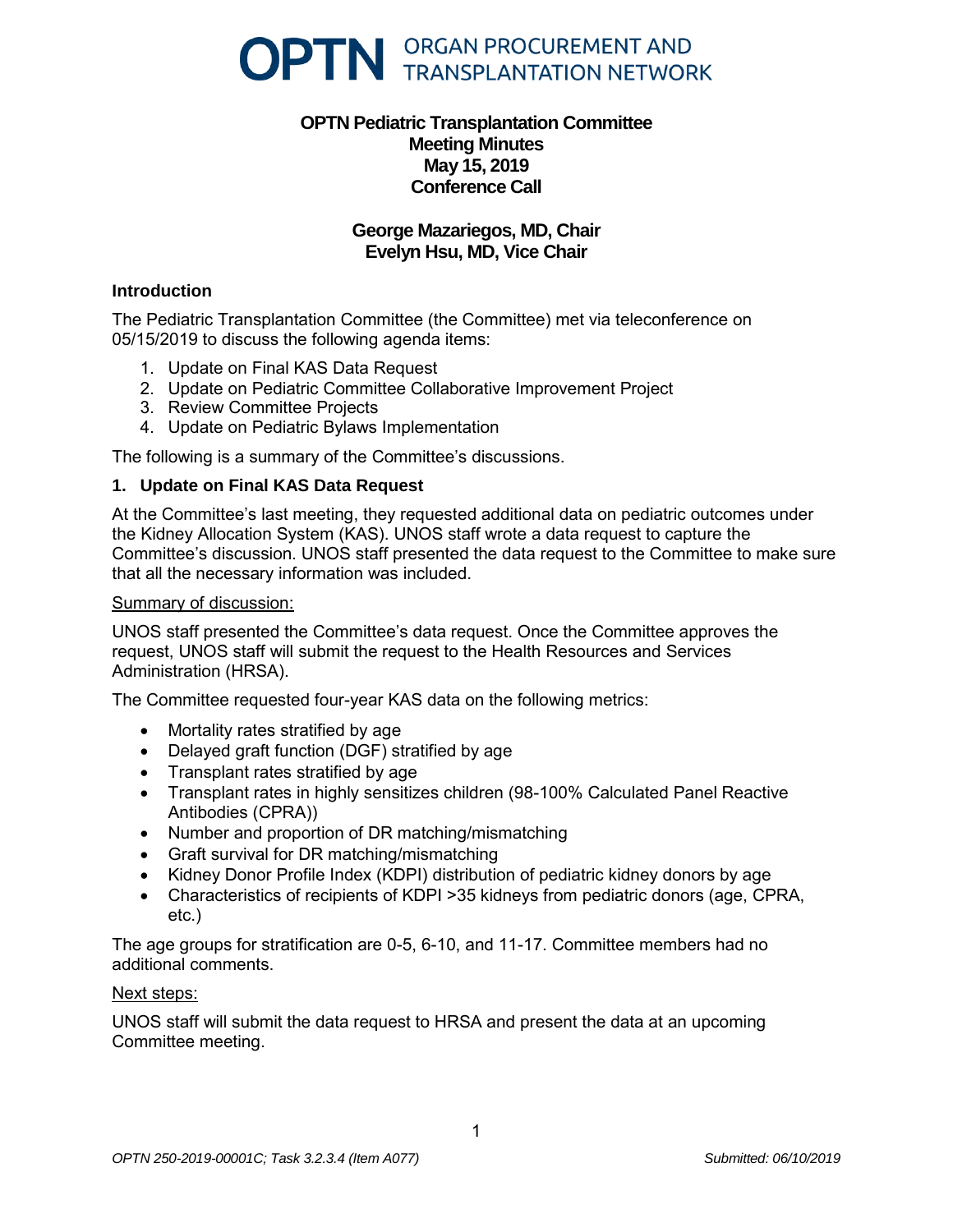# **2. Update on Pediatric Committee Collaborative Improvement Project**

The Committee has previously discussed participating in a collaborative improvement (CI) project. The Committee came up with four CI project ideas during their last meeting. UNOS staff presented information on the process for selecting a final topic for a CI project.

#### Summary of Discussion:

The Committee previously agreed upon the four following topics as potential CI projects:

- Increase utilization of Public Health Service (PHS) increased risk organs
- Evaluate organ offer turn-down/acceptance
- Increase recipient follow-up efficiency/improve follow-up
- Increase living donation

The Chair noted that the Committee previously discussed potential data points to measure the impact or current state of the first two project ideas. The Chair then stated that for increasing living donation, they could look at the variation in living donation for livers and kidneys across centers, matched with waitlist mortality and outcomes.

UNOS staff noted that they are working on creating problem statements, gathering high-level data, and conducting a literature search for each of the potential projects. This information will be presented to a subcommittee in the next few weeks, who will then have one week to review the information. Once the subcommittee approves, the UNOS CI team will package the data, literature reviews, and problem statements into a Value Factor Analysis (VFA) in SurveyMonkey for leadership to review. The VFA in SurveyMonkey will then be sent to the entire Committee for voting, and the subsequent results will be shared on a future Committee call. The Committee will then move forward with the project selected.

A Committee member asked if increasing utilization of PHS increase risk organs would build upon the guidance from the Disease Transmission Advisory Committee (DTAC) in 2017 and if there could be an educational component as a result of the project. The Committee member stated that transplant candidate parents may not be aware that increased risk organs are a viable option. UNOS staff stated that they would consider the DTAC recommendation and could consider creating an educational component if that project was selected.

The Chair asked what data points they could examine for increasing recipient follow-up efficiency. UNOS staff stated that they previously created a report on this topic and can use that as a reference.

A Committee member stated that they should look at the percent of kidney offer turn-downs that are PHS increased risk organs and what their KDPI's were. The Committee member commented that programs may be turning down high-quality kidneys, only because they are PHS increased risk.

The Chair stated that they should evaluate acceptance practices for pediatric candidates for split liver grafts versus whole livers. The Vice Chair stated that there has been recent literature published on this topic. The Vice Chair stated that they should look at instances where a program turned down a liver offer for a pediatric candidate, and then the organ was accepted by a different program and transplanted into another pediatric recipient. This would may show how program behavior differs.

A Committee member asked if it would be possible to see if a pediatric program turned down a whole liver that could have been split, and the organ was then accepted by an adult program and transplanted as a whole organ. UNOS staff stated that they could look at this. The Chair noted that they could use the split liver criteria to define this analysis.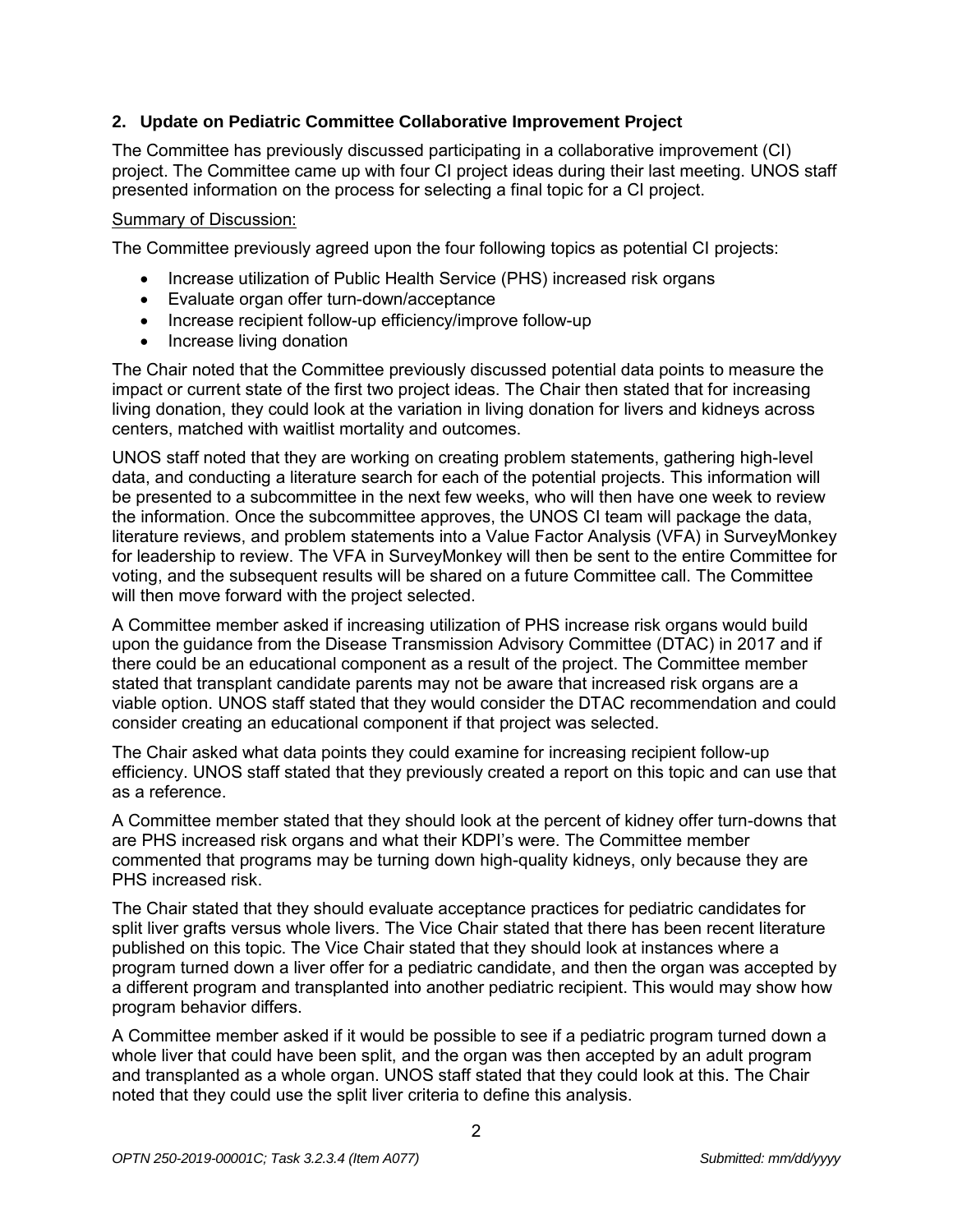Another Committee member asked if it would be possible to look at the impact of the degree of antigen matching between donors and recipients on organ offer acceptance.

A Committee member asked how the Committee could get programs to split more livers if the data shows that they are being underutilized. The Chair stated that the data would help the Committee choose which CI project to pursue. Depending on the project chosen, there could be multiple ways that the Committee works to change behavior.

Another Committee member asked if it is possible to see why an organ was labeled as PHS increased risk, not just that it was PHS increased risk. UNOS staff stated that this is difficult because this information is stored in the donor text, not a discrete data field. UNOS staff also noted that OPTN policy does not require that programs report why organs are PHS increased risk, just that they are PHS increased risk. However, the data does show if the donor was hemodiluted.

A Committee member asked if it would be within the scope of this project to require the reason for why an organ was categorized as PHS increased risk to be included in data collection. UNOs staff stated that this would require a policy change.

Another Committee member asked if it would be possible to look at the date that the nucleic acid amplification testing (NAT) was sent in relation to the time of procurement. The Committee member stated that sometimes the NAT testing is within three days of procurement, but it becomes more reliable at five days. UNOS staff stated that they could look at this as part of the PHS increased risk project.

A Committee member asked if it would be possible to analyze other data points that may show why the donor organ was classified as PHS increased risk. UNOS staff stated that they would look into these data points.

## Next Steps:

UNOS staff will incorporate the Committee's feedback. They will draft problem statements, gather relevant data, and conduct literature reviews for each of the projects.

## **3. Review Committee Projects**

The Committee previously completed a survey prioritizing which projects they would like to pursue next. The four CI projects listed above came out of this survey. The Committee is still considering other potential projects, beyond the CI effort explained above. The Committee discussed each project and assigned it a priority level (low, medium, high) so that they can focus their future efforts.

#### Summary of Discussion:

The Chair presented each of the projects included in the survey. Projects were reviewed by organ system. The results of the Committee discussion are provided below:

- **All Organ Projects**:
	- o *Encourage Use of PHS Increased Risk Organs*: Project is being considered as a CI project, so not applicable.
	- o *Promote Care Plane Adherence for Pediatric Recipients*: Low priority
	- o *Risk Tolerance in Pediatric Transplant*: High priority
	- o *Evaluate Organ Turn-Downs*: Project is being considered as a CI project, so not applicable.
	- o *Guidance on Late Graft Dysfunction Surveillance to Promote Long-Term Recipient/Graft Survival*: High priority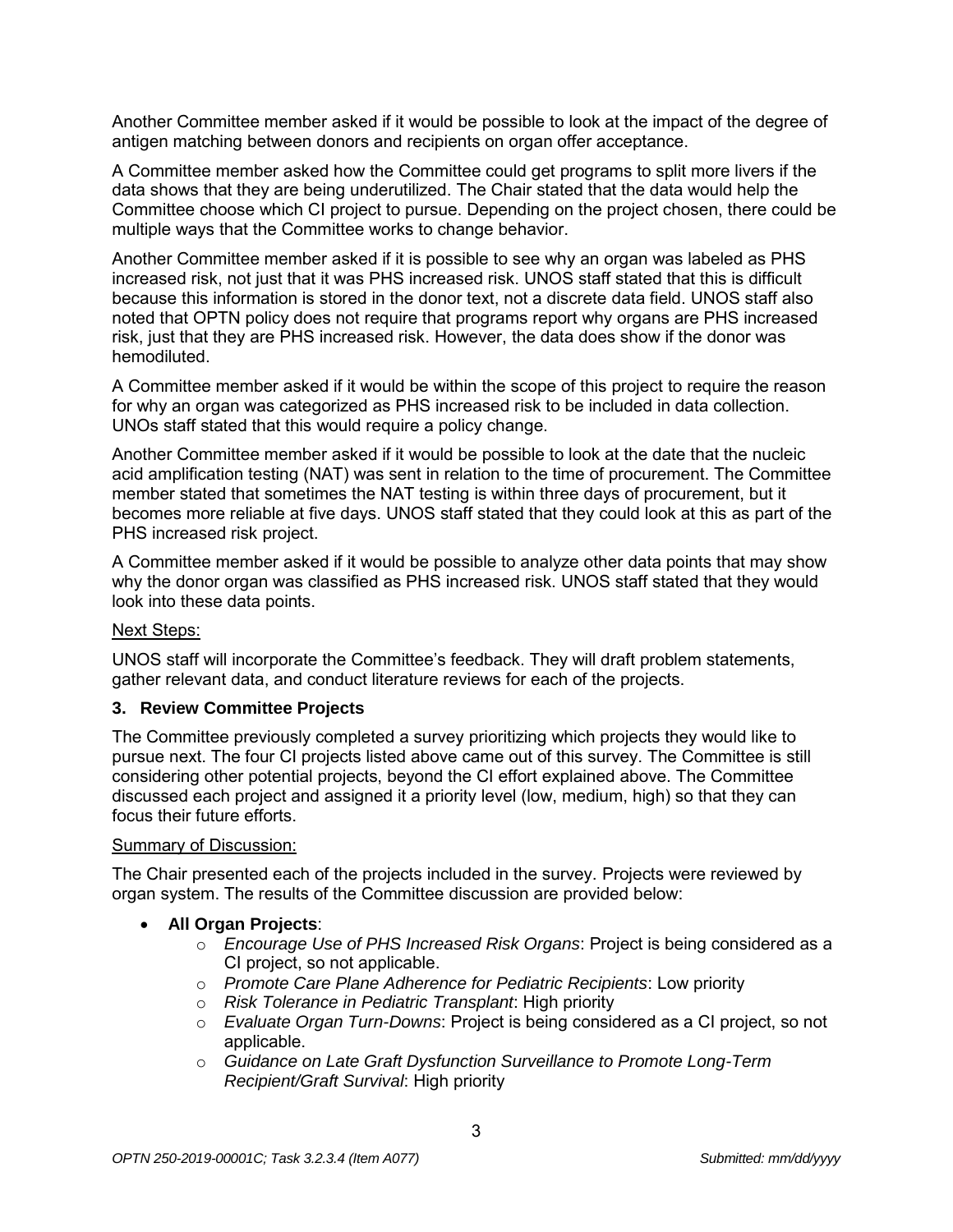- o *Establish OPTN policy Requirement on Transition/Transfer Protocols*: Part of CI data request, so not applicable.
- o *Guidance on Suicide Risk Identification/Reduction*: High priority. The Committee agreed that this was an important project, but was unsure if reliable data on the prevalence of the issue is available.
- o *Update Recipient Follow-up Data Collection*: Low priority
- **Heart Projects**:
	- o *Assess Disadvantaged Patients in the Heart Allocation System:* High priority, specifically highly-sensitized candidates. This also could be broadened to look at all organ systems.
	- o *Review Urgent Status Criteria for Pediatric Heart Candidates:* High priority
	- o *Transplant Outcomes for Pediatric Congenital Heart Disease:* Low priority
	- o *Development of a Scoring System to Weigh Accepting a Heart Offer versus Continuing to Remain on the Waiting List:* Low priority
- **Liver Projects**:
	- o *Review Urgent Status Criteria for Pediatric Liver Candidates:* High priority. This could also look at which candidates are disadvantaged in the allocation system. The Vice Chair also stated that they should look at overall waitlist mortality for pediatric candidates. A Committee member asked if there is the potential to examine the pediatric end-stage liver disease (PELD) score. The Chair said that this could be an option, but it will be a difficult project. A Committee member stated that re-evaluating PELD could follow this project.
- **Kidney Projects:**
	- o *Review Trends in Pediatric Kidney Transplantation*: High priority
	- o *Increase Participation of Pediatric Kidney Programs in kidney paired donation (KPD)*: High priority*.* Committee members noted that there is large area for improvement in KPD participation among pediatric programs.
	- o *Criteria for Pediatric simultaneous liver kidney (SLK)*: Low priority

## Next Steps:

UNOS staff will organize the Committee's feedback and log the project ideas.

## **4. Update on Pediatric Bylaws Implementation**

New bylaws for pediatric components are slated to be released soon. The Committee has submitted a number of questions to UNOS staff related to the bylaws and their implementation.

## Summary of Discussion:

UNOS staff stated that the OPTN will not be able to provide application information from previous primary applications. Also, there is no alternative pathway or letter of attestation in the current version of the bylaws.

The Chair and Vice Chair came up with the idea to work with a small group of individuals to test the application process. UNOS staff will reach out to individual committee members to do so.

UNOS staff also noted that the Committee does have the option to change the bylaws, but it would entail new project approval, public comment, and OPTN Board of Directors approval. UNOS staff informed the Committee that OPTN Membership Analysts are anticipating an increase in work with the implementation of the bylaws and will be the main point of contact to